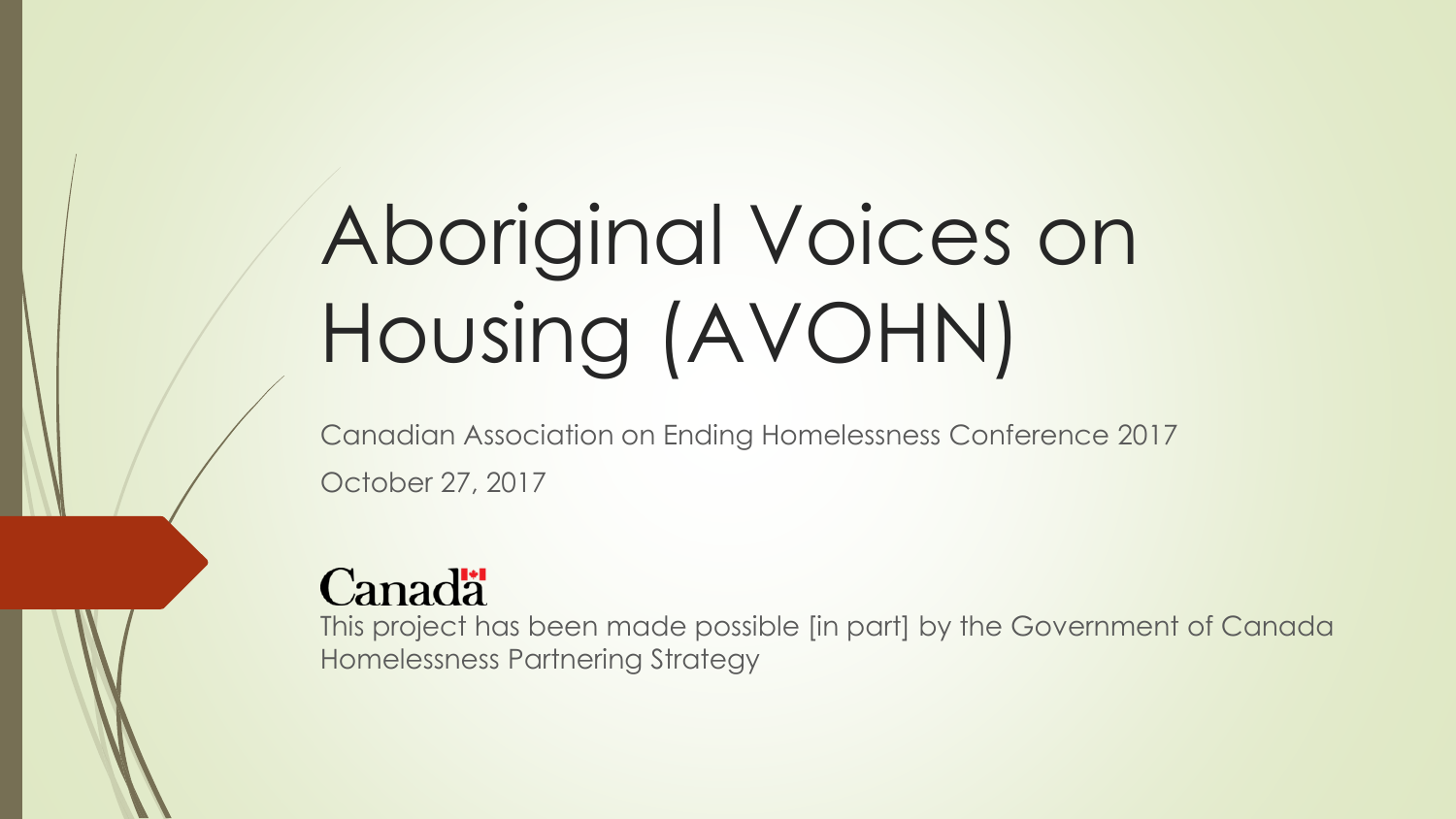### Overview

1.Project In Brief a.History b.Objectives & Outputs 2.Gap Analysis Recommendations 3.Our Emerging Collective Impact Model 4.Indigenous Understanding of Home 5.Indigenous Homelessness 6.Reconciliation Framework on System Change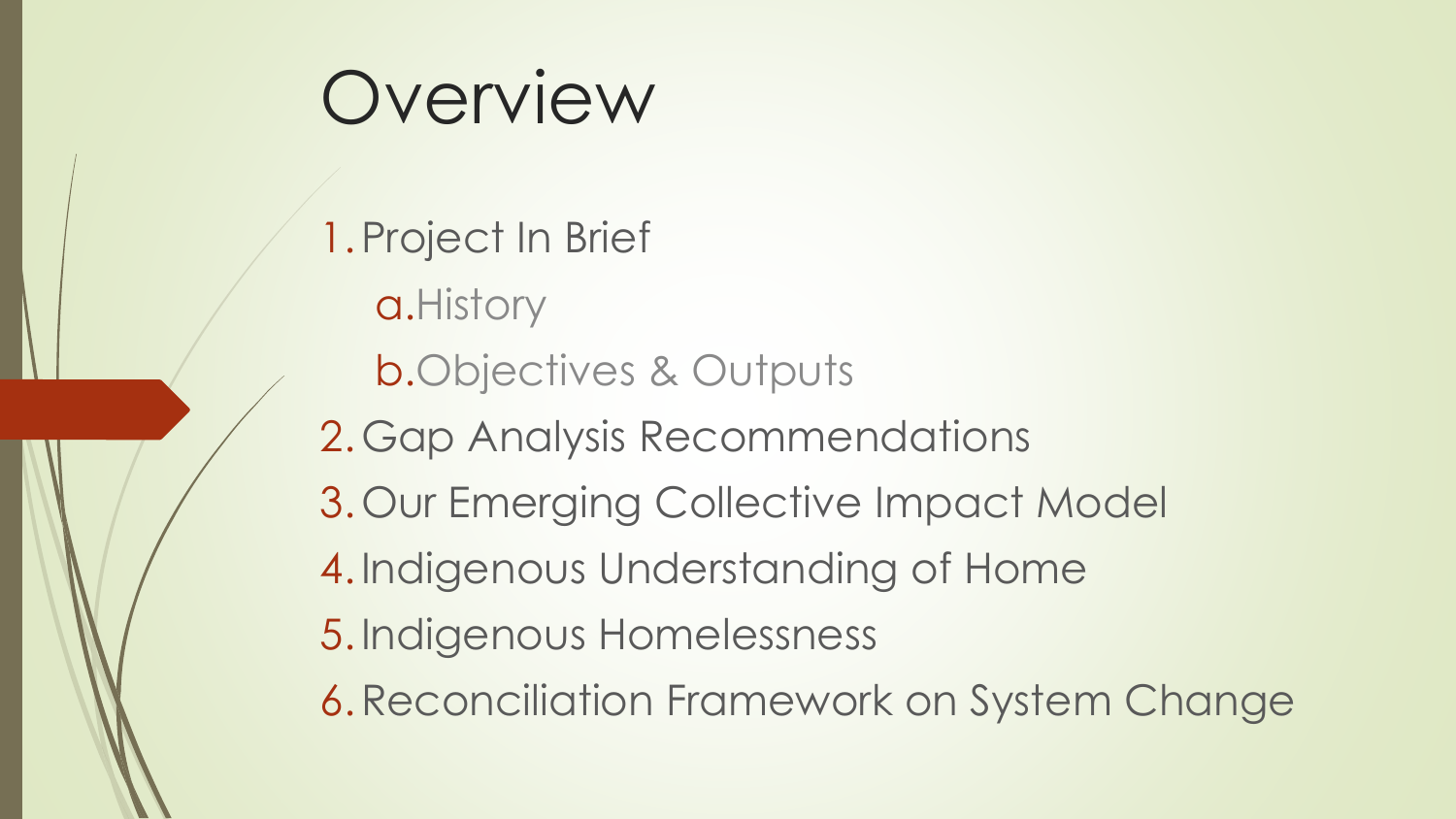#### Project in Brief

**More than 44% of the people who experience homelessness in Red Deer are Aboriginal**

#### **History**

- Aboriginal people make up less than 5% of the total population.
- **Efforts by the Aboriginal** community to address its own issues in culturally appropriate and innovative ways have not received resources
- The Aboriginal Voices on Housing Network (AVOHN)was launched to develop the skills, knowledge, and partnerships necessary to address Aboriginal housing in Red Deer with the Aboriginal community taking the lead.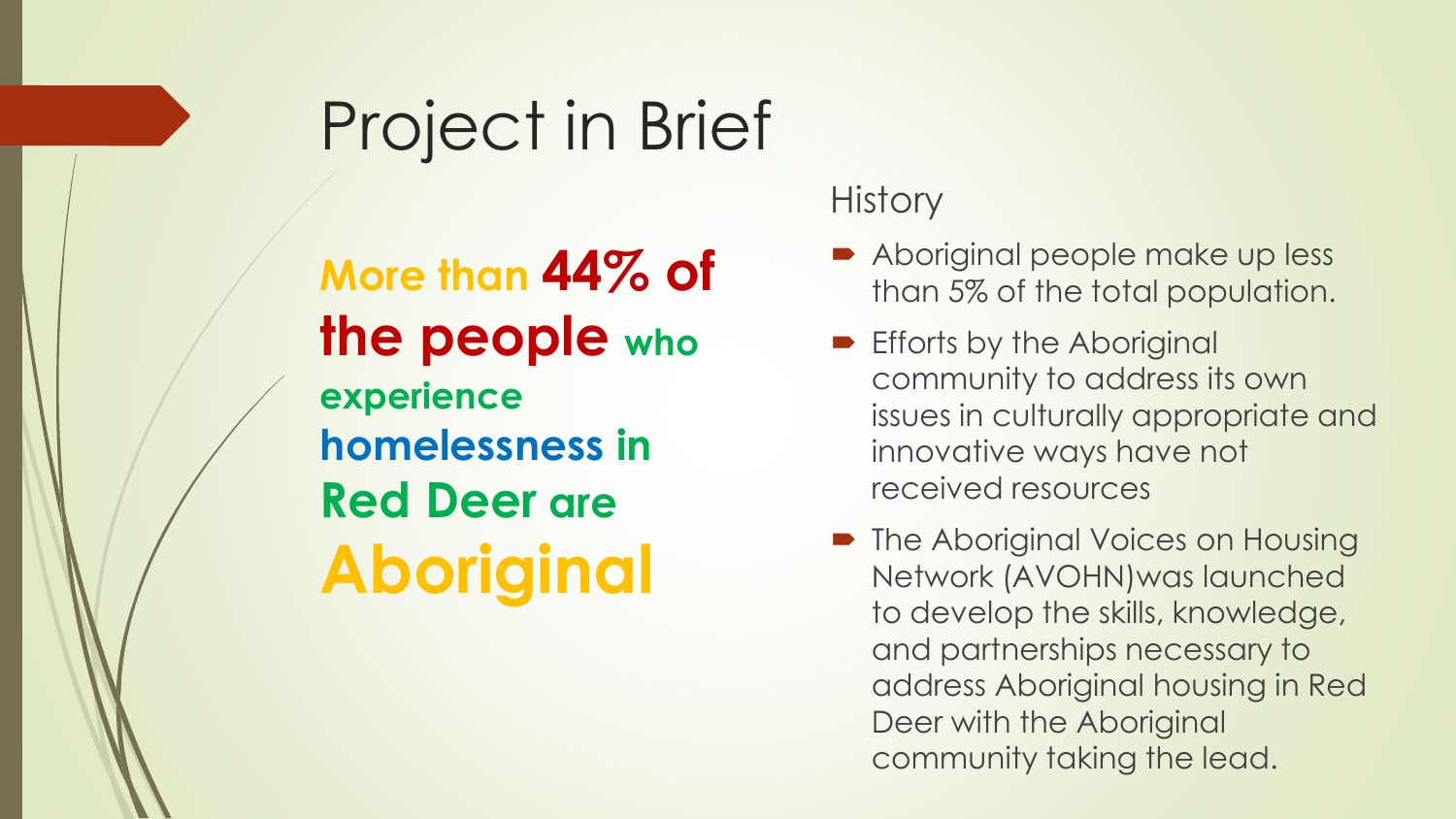# Project in Brief

The Aboriginal Voices on Housing Network project is a structured and disciplined attempt to bring cross-sector housing organizations together in the City of Red Deer to focus on decreasing the level and severity of homelessness experienced by Aboriginal people and to address the systemic barriers that continue to make Aboriginal people vulnerable

Objectives and Outputs

- Gap Analysis/ Research Report
- On-going monitoring of housing stock
- Monthly stakeholder's Community Engagement Meetings
- Aboriginal Housing Strategy
- Aboriginal Housing Protocol
- Culturally Appropriate Assessment Tool
- Building Collective Impact to address housing for Aboriginal people in Red Deer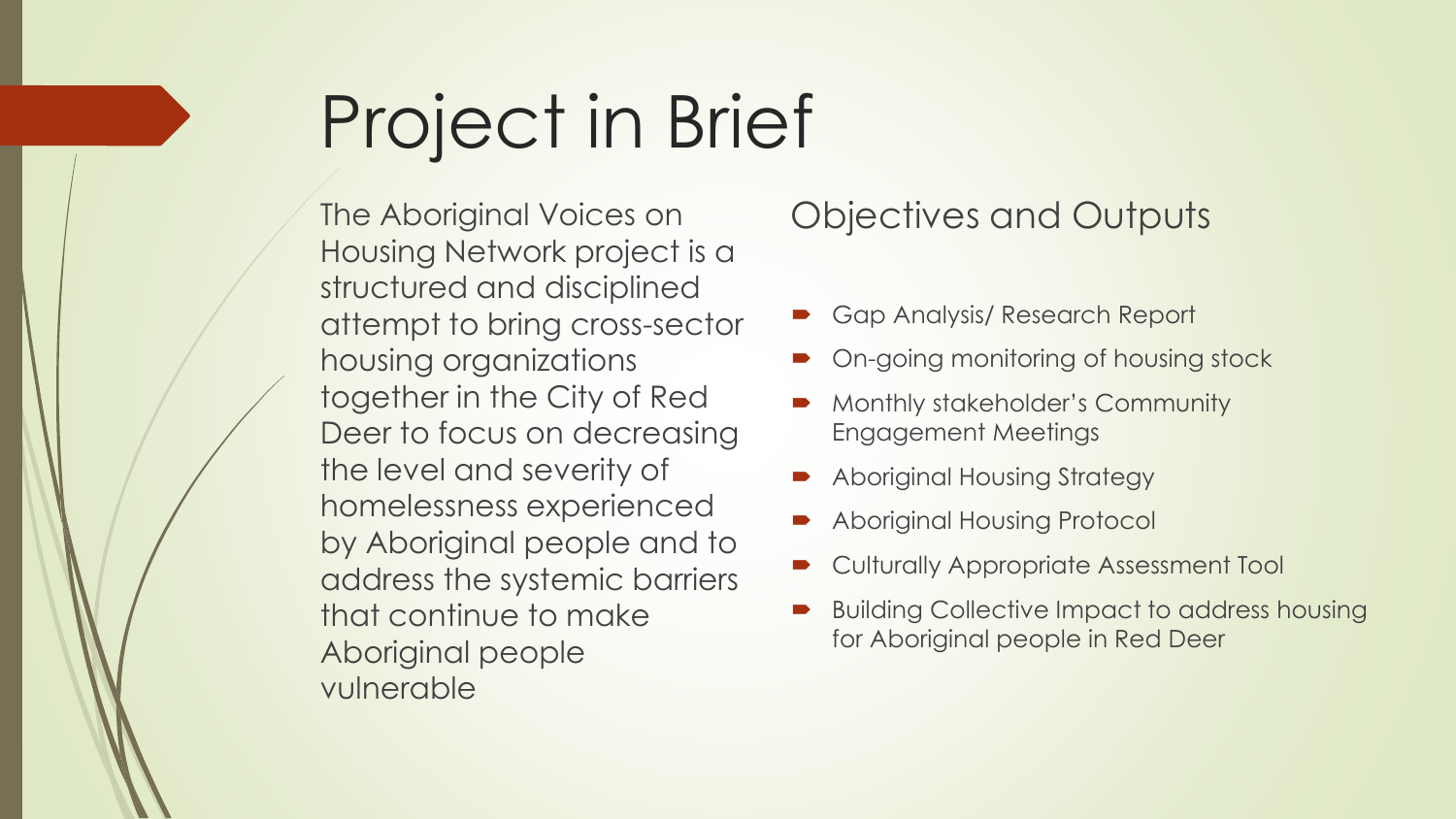## Project in Brief







Urban Aboriginal<br>Voices Society

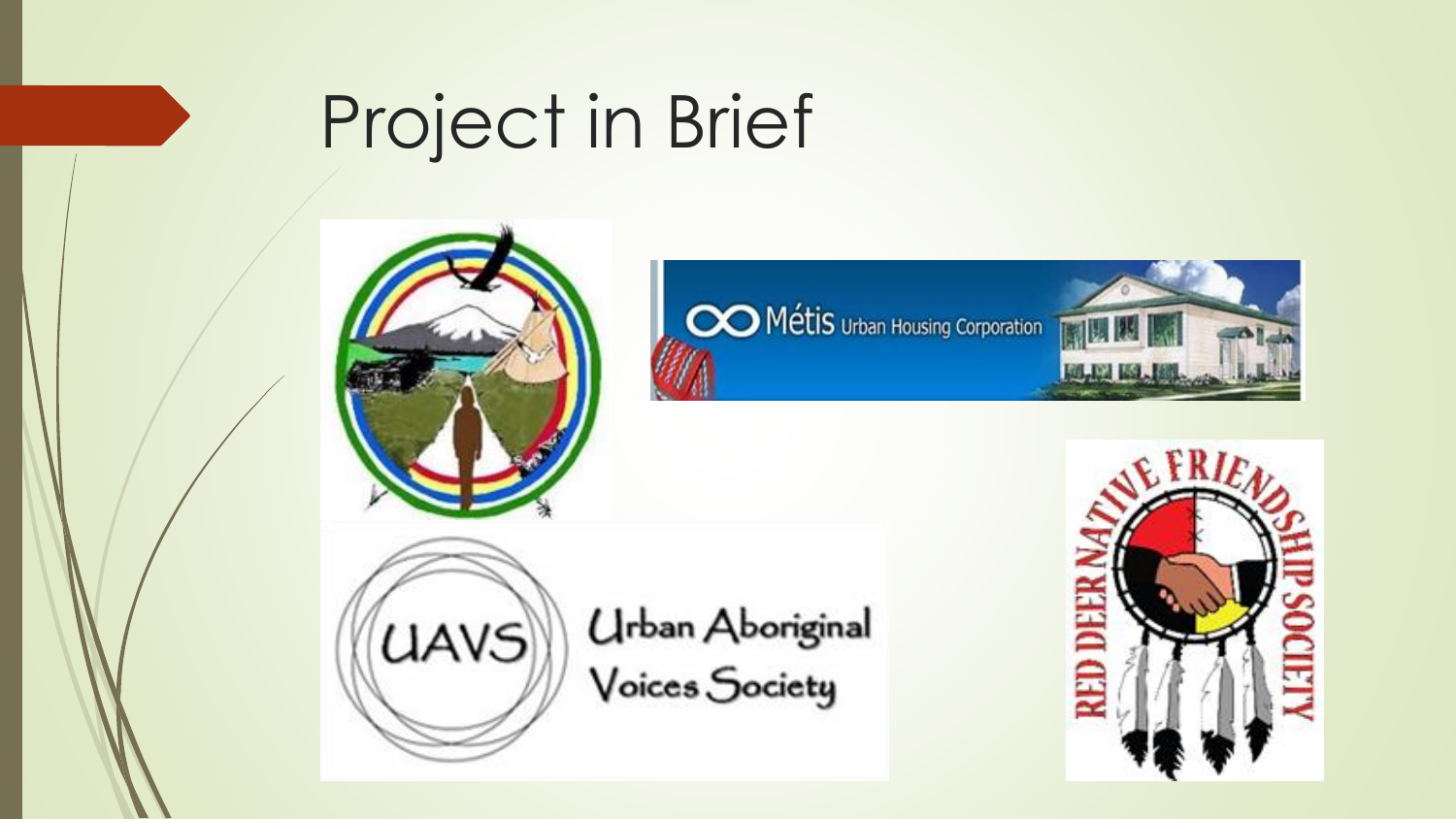Gap Analysis Finding & Recommendations

- **Three month study, literature review, research** and report
- 475 minutes of taped interviews & 51 surveys
- Community, front line workers and stakeholders
- Three types of recommendations Short term
	- Mid-term
	- Long term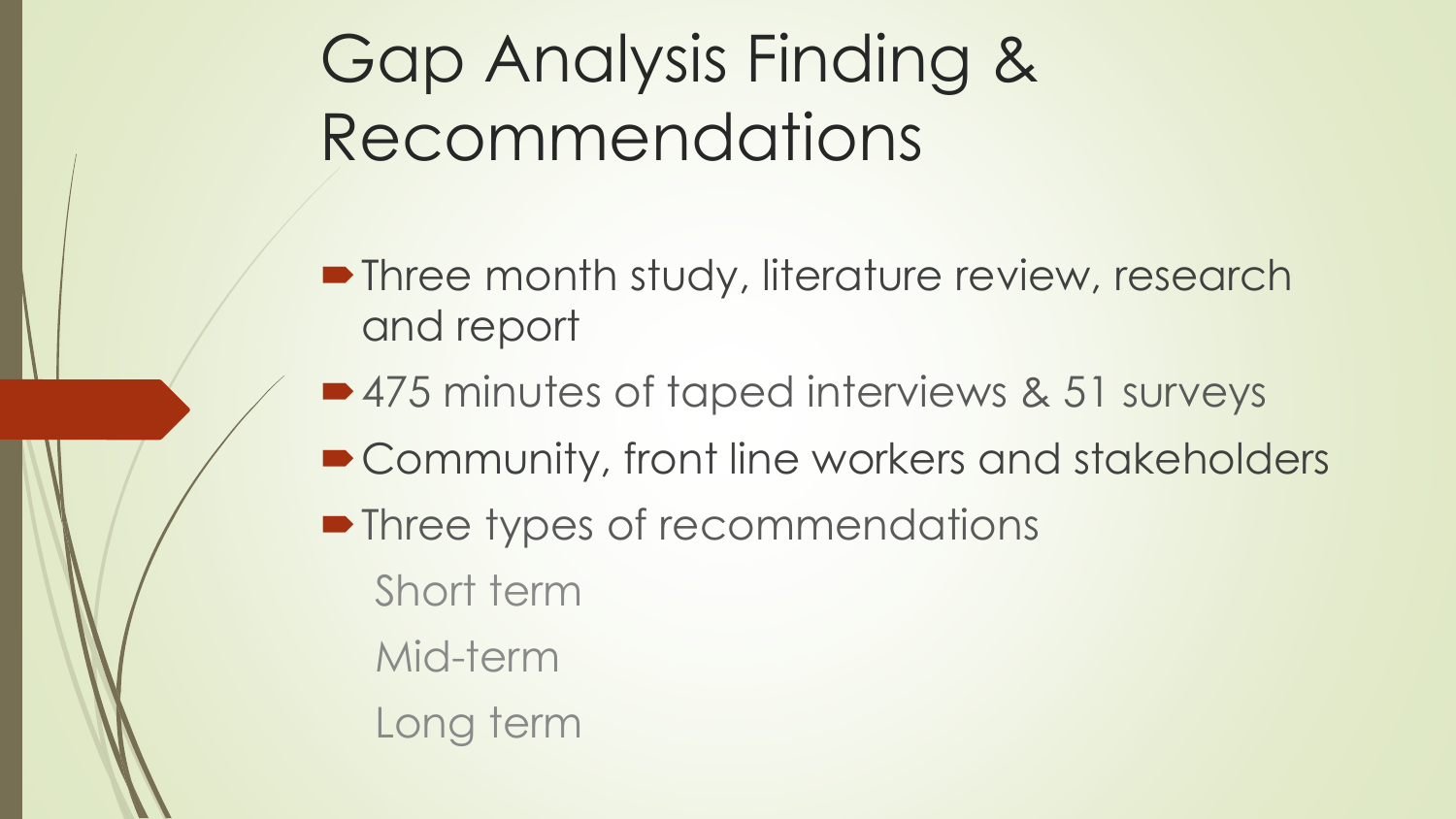### Gap Analysis Finding & Recommendations Short Term

- Racism
- Aboriginal entry points to access housing
- Aboriginal City of Red Deer Web portal: programming and services
- City Identity papers
- Housing Ombudsperson
- CMHC Housing policy changes culturally appropriate applications, smudging, family relationships, identification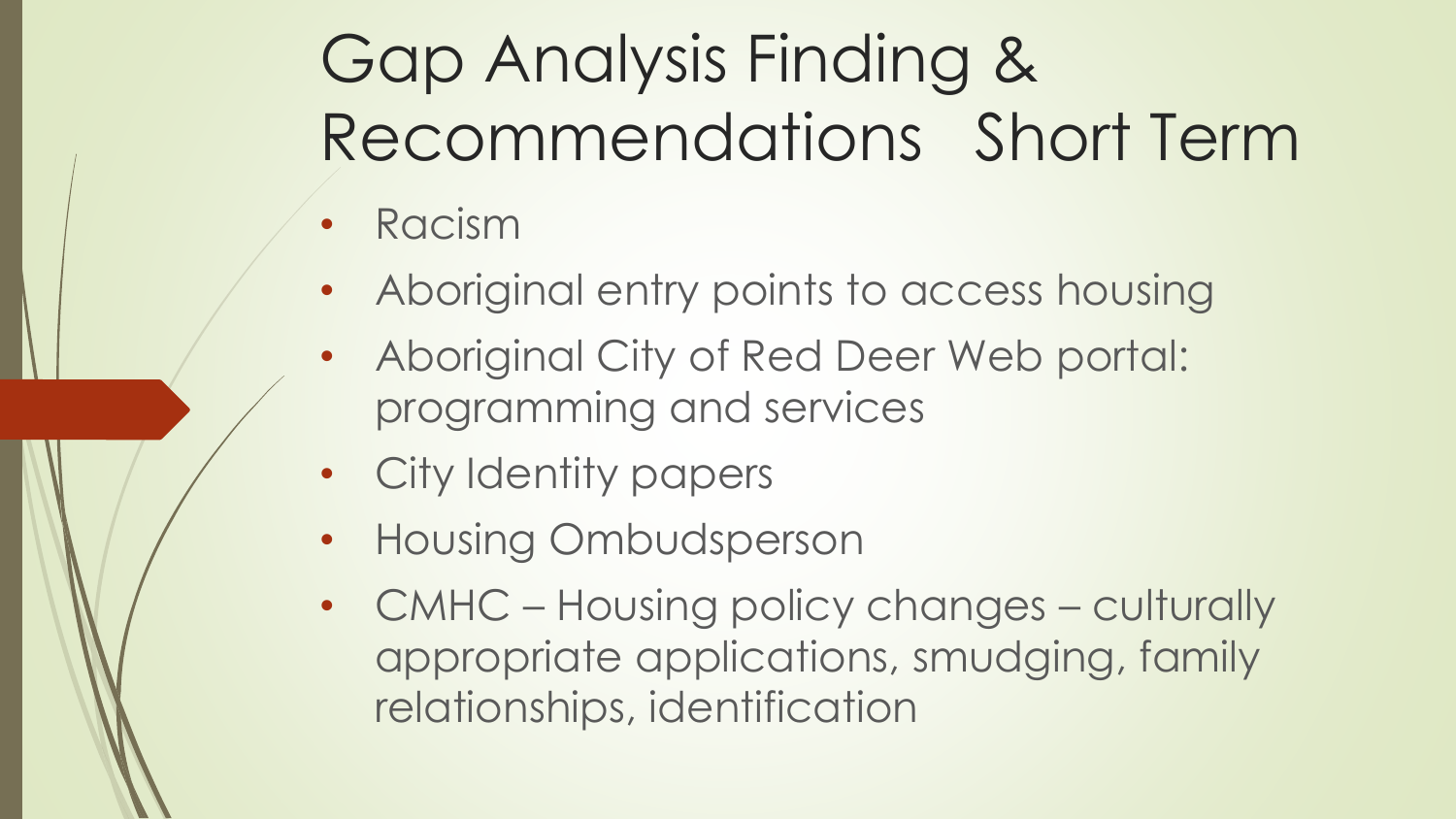#### Gap Analysis Finding & Recommendations Mid-Term

- 10 year Funding Strategy to support long term housing plan
- Volunteerism Program earn points for house repairs or education costs
- Communication Plan to update Red Deer population regularly on housing strategy completions
- Mapping strategy building neighborhoods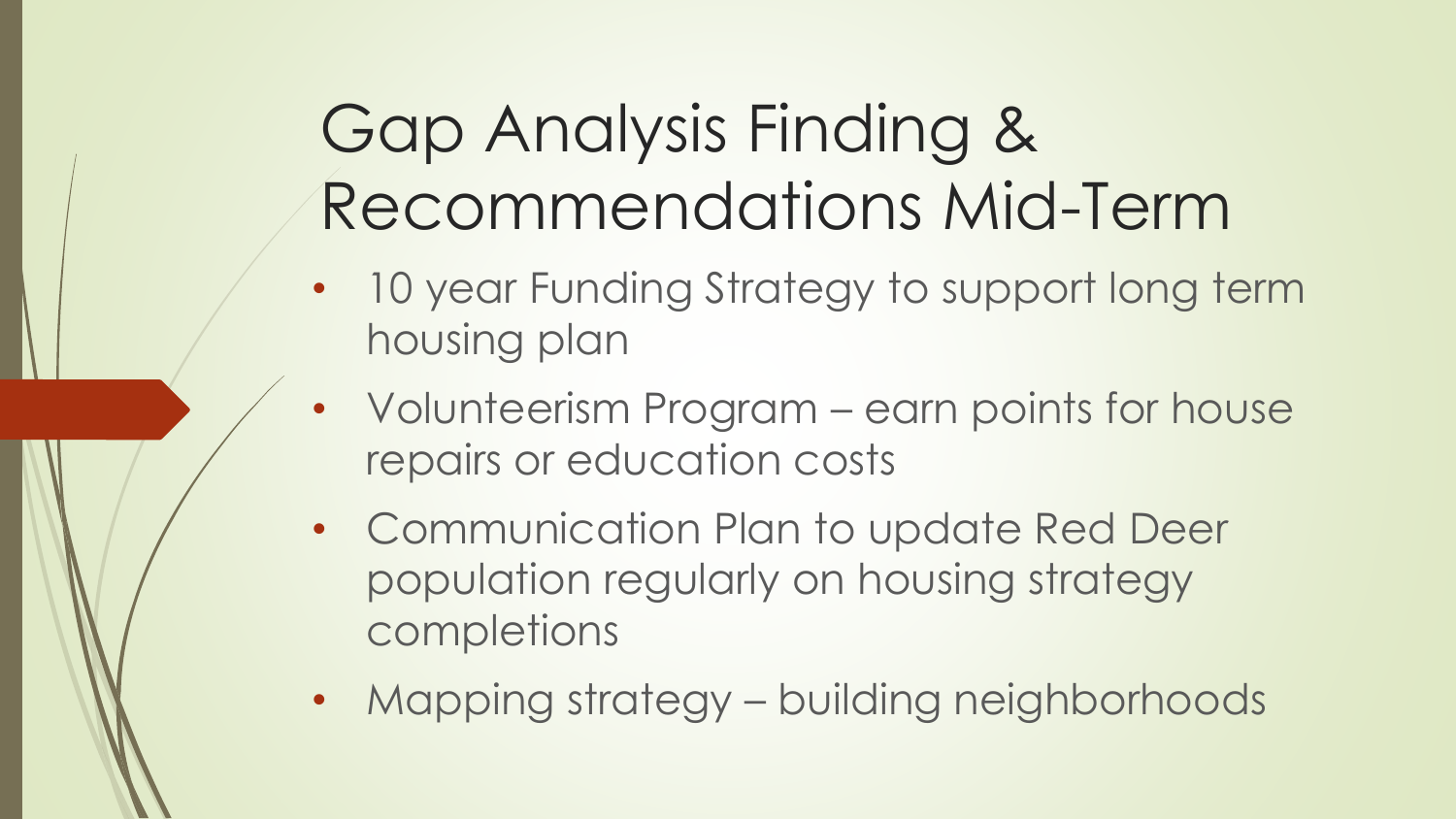#### Gap Analysis Finding & Recommendations Mid-Term

- Cultural supports for housing
- Home improvement program
- Old houses restoration purchases
- Rent Bank Development
- Elderly Housing Initiatives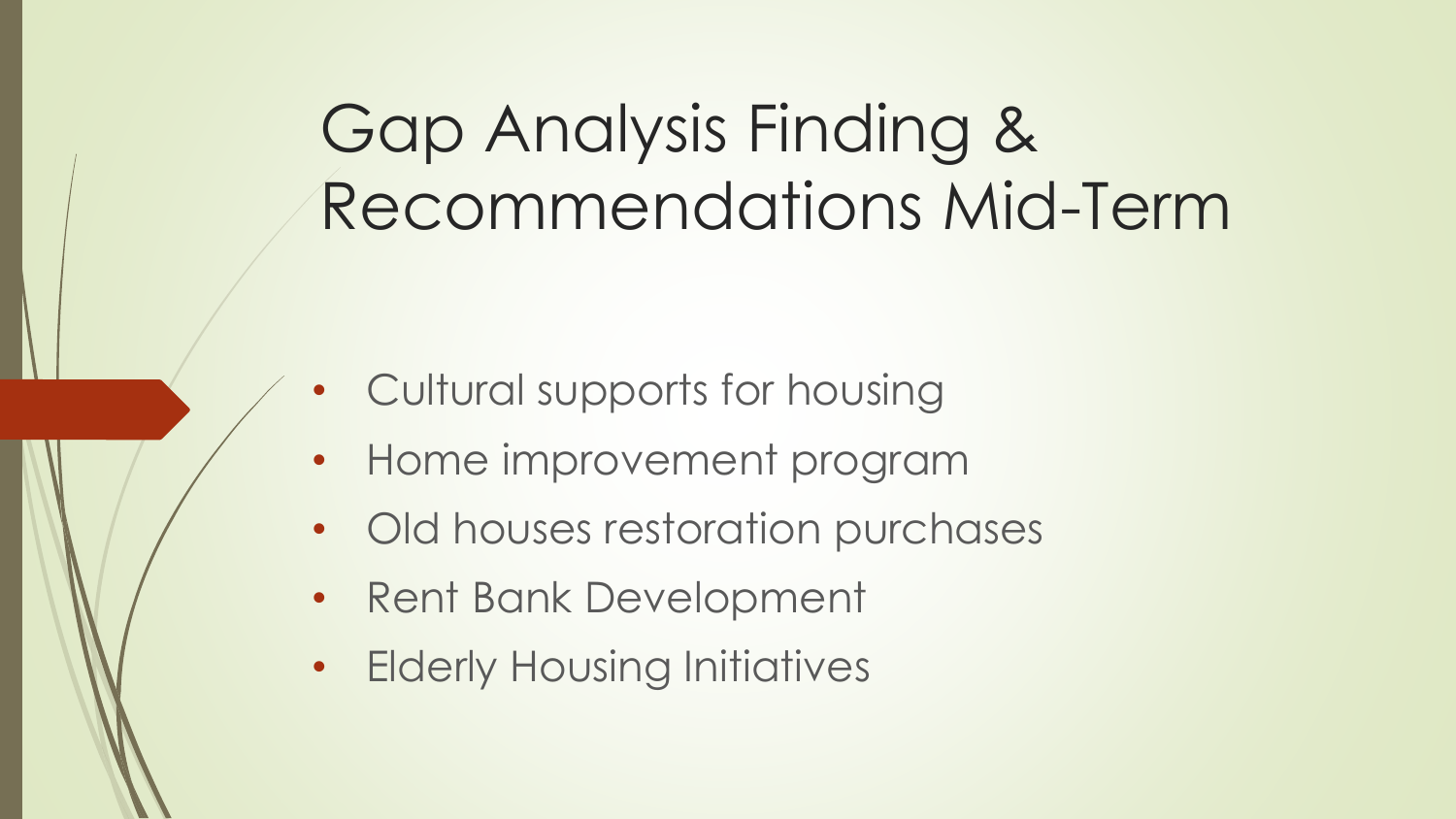### Gap Analysis Finding & Recommendations Long Term

- Aboriginal home ownership programs
- Job employment strategy
- Education programming (rentsmart or principles of Aboriginal Home Ownership)
- Annual Data collection with Aboriginal population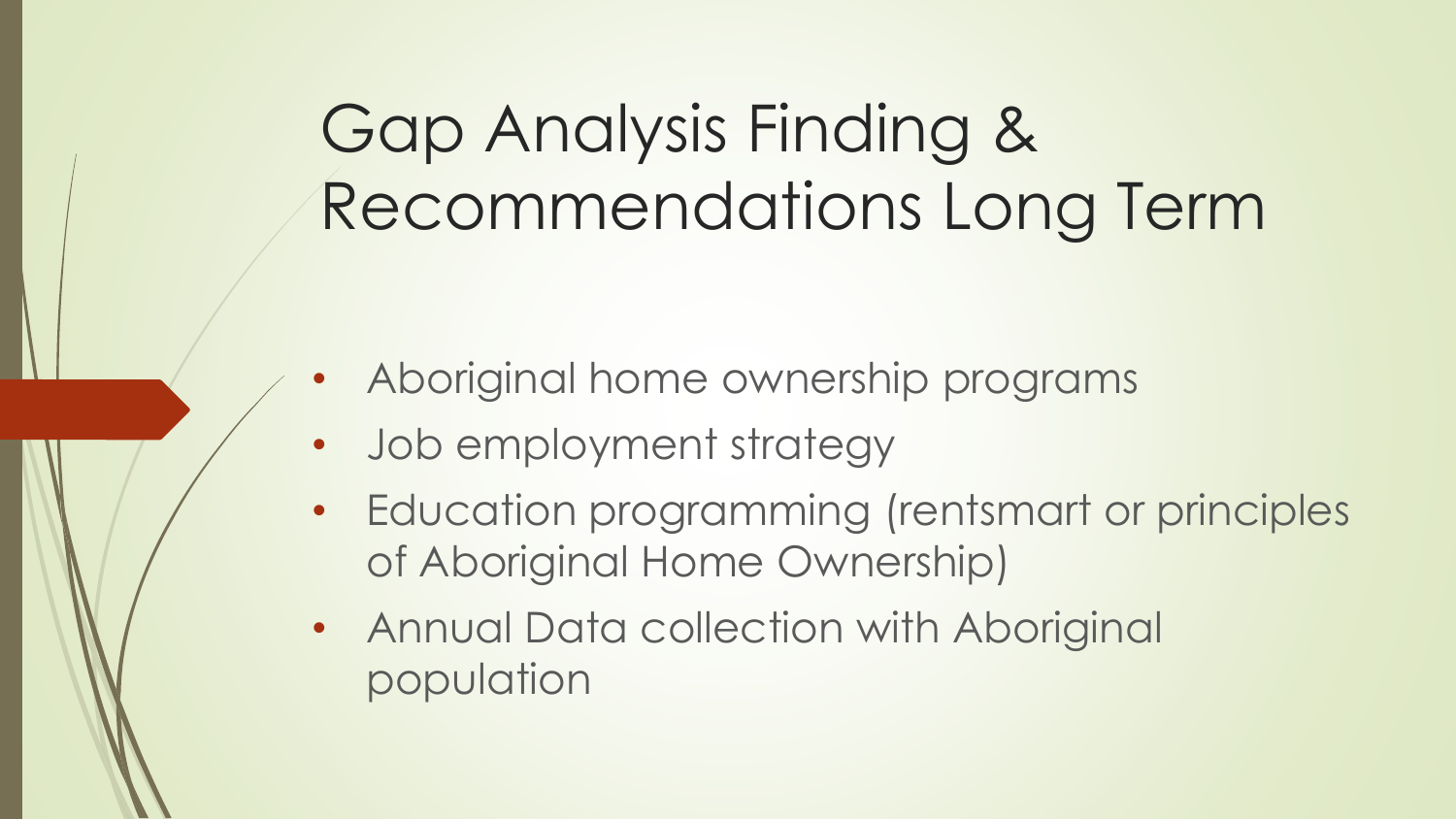### Our Emerging Collective Impact Model

The power of collective impact lies in the heightened vigilance that comes from multiple organizations looking for resources and innovations through the same lens, the rapid learning that comes from continuous feedback loops, and the immediacy of action that comes from a unified and simultaneous response among all participants.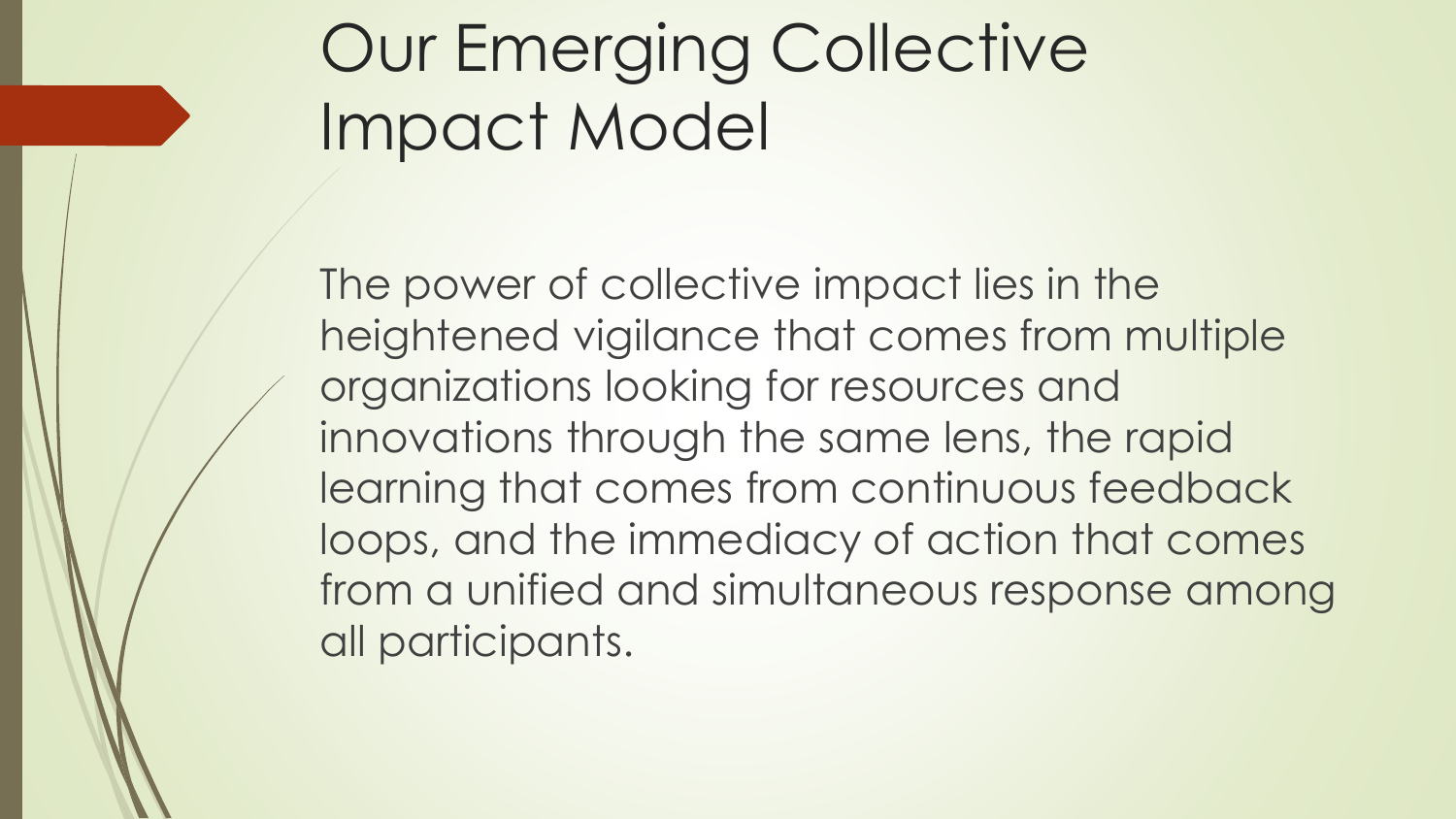### Our Emerging Collective Impact Model

• The Five Conditions of Collective Impact ■ Common Agenda Shared Measurement Mutually Reinforcing Activities ■ Continuous Communication ■Backbone Support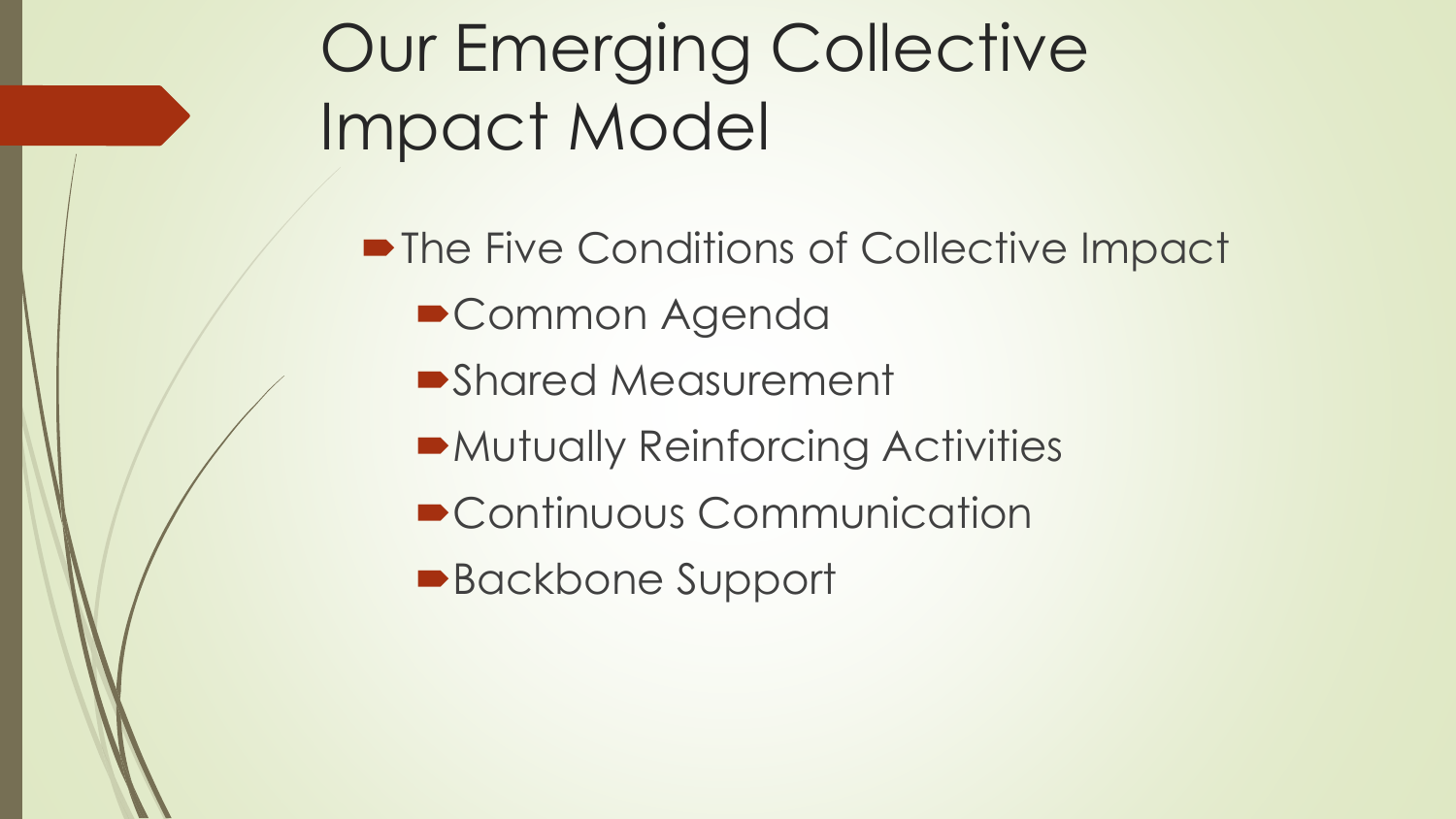#### The Need to Centre Indigenous Leadership

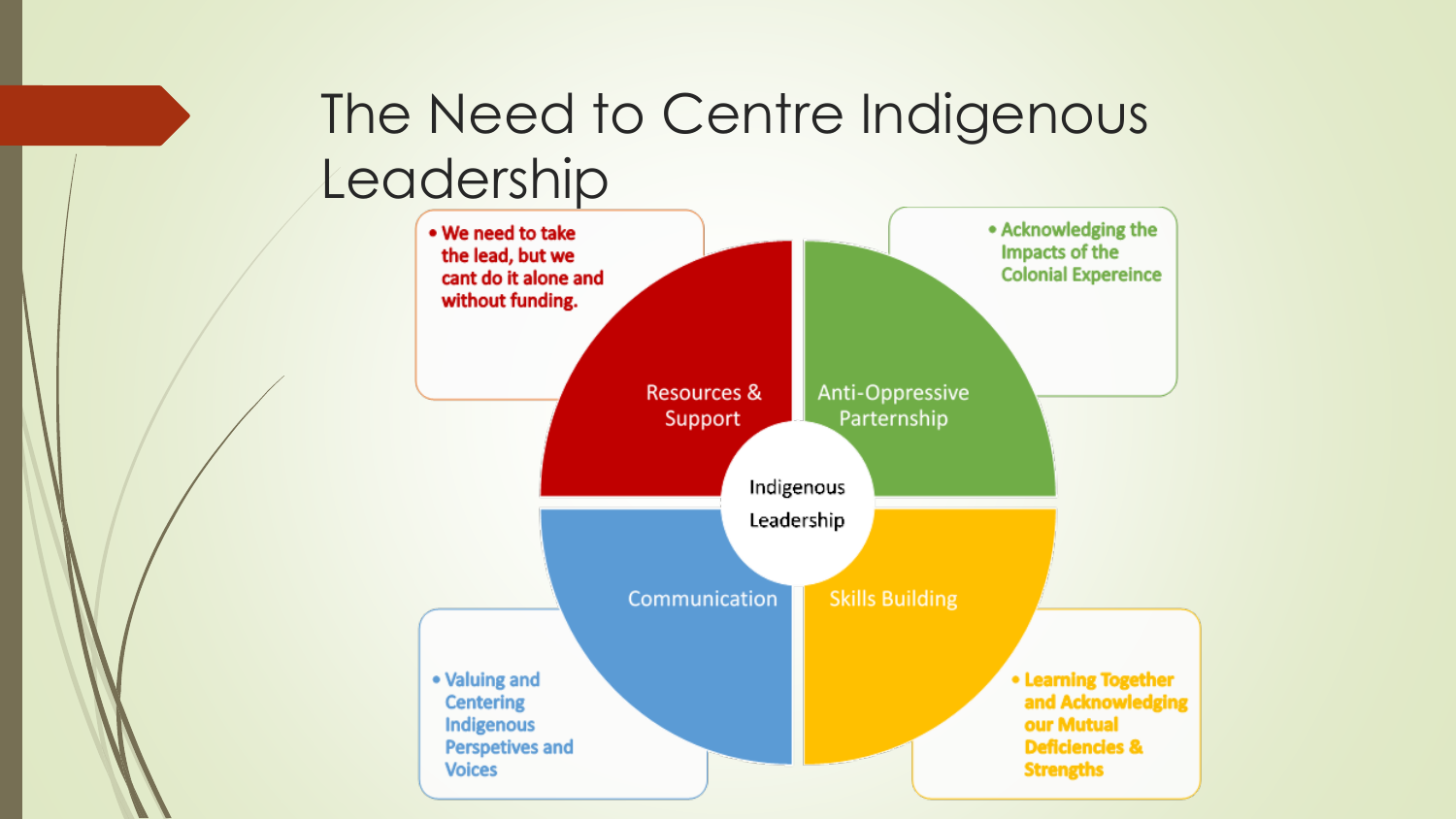#### An Indigenous Understanding of Home

- Alow might this inform our approach to Indigenous Housing and Homelessness?
- Place, Space, Name, Connection
- $\blacktriangleright$  A house is not a home
- Traditionally, housing was not a house, the Tipi was:
	- **Shelter**
	- Ceremonial space
	- **P** Teaching tool
	- Connection to the land
	- **Theatre**
	- Reinforced the role of women

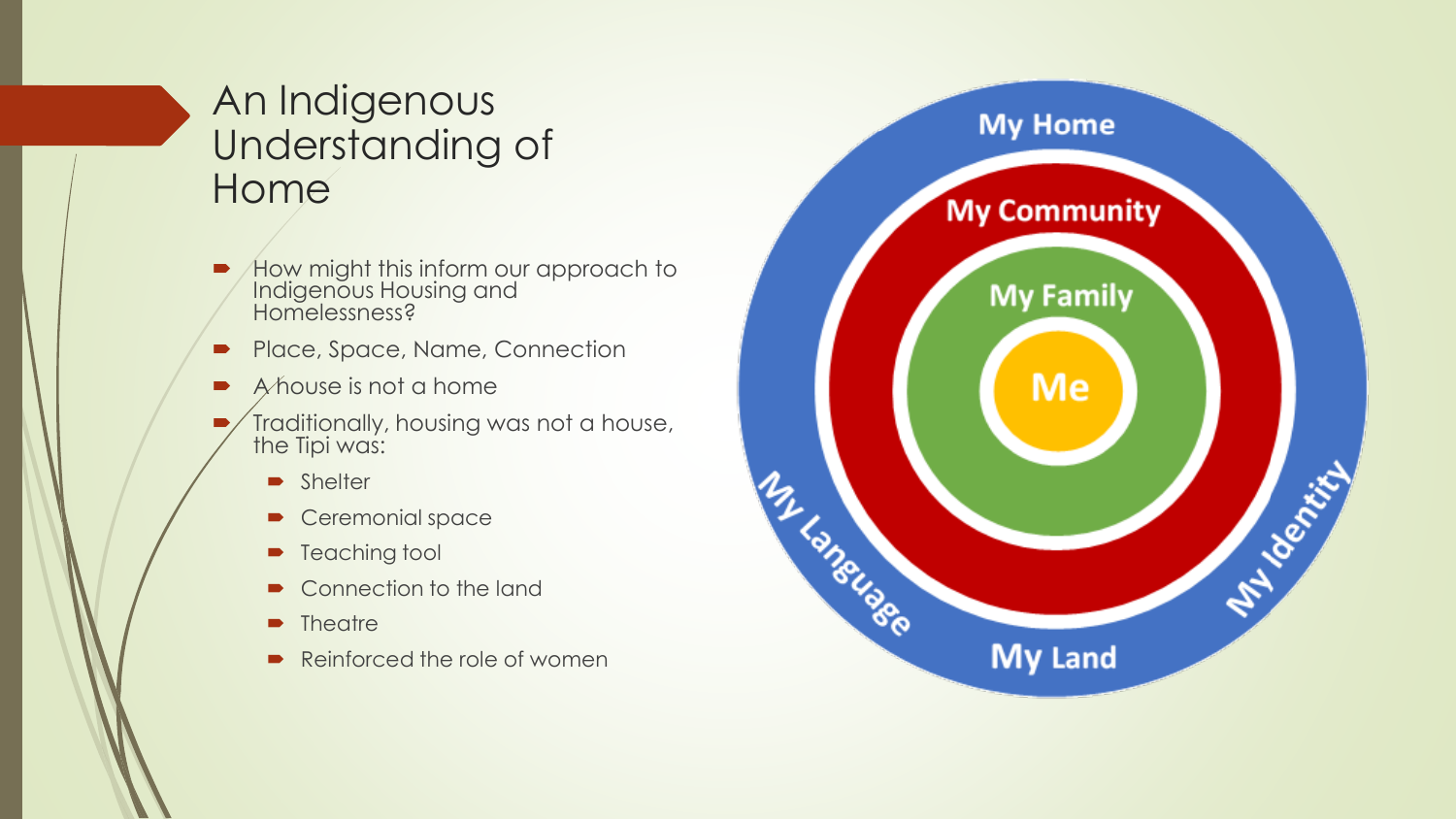#### An Indigenous Understanding of Homelessness

- **It isn't Just a Lack of** Housing - It is the lack of an appropriate housing system
- Land First
- Language First
- Identity First
- Housing First?
- Restoration of our Space, Place, Name, and **Connection**